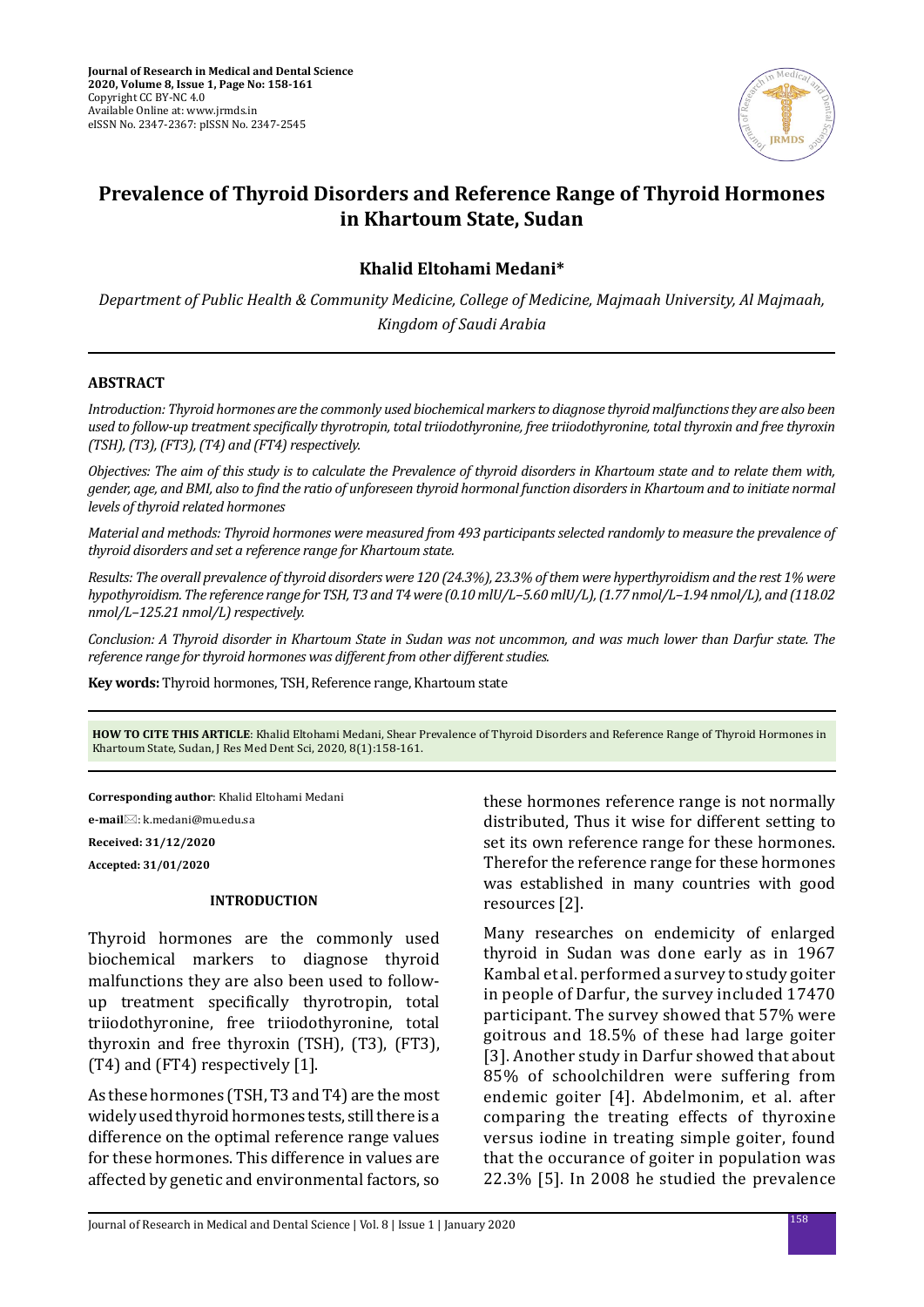of the hypothyroidism in Khartoum and Nyala and found them 14.5% and 64.09% respectively [6]. A study done among high secondary schools girls in Nyala in Darfur to detect goiter, reported that percentage of goiter grade 2 were 41% [7].

According to most recent study done by Alia et al. in a comparative study between iodine deficient area and non-iodine deficient regions the prevalence of thyroid disorder caused by iodine deficiency was improved significantly during the last decade. The hypothyroidism cases ratio decreased in Nyala from 64.09% to 0.6%. All the results were calculated using the standard range of Sudanese [2].

Thyrotropin (TSH), total triiodothyronine (T3), total thyroxine (T4), free triiodothyronine (FT3), and free thyroxin (FT4) are used as the routine biochemical markers for assessing thyroid functions and diagnosing thyroid disorders. TSH is the most sensitive marker and usually used to diagnose even subclinical thyroid disorders. In addition, it plays a great role in treatment of thyroid disorders by adjusting the dose for treating both hyper and hypothyroidism [8].

Iodine deficiency disorders (IDD) happens as an effect of Iodine deficiency. Which results in poor manufacturing of thyroid hormones and goiter? It is estimated by WHO that up to 2003, about 3 billion in 54 countries worldwide had insufficient iodine intakes that pregnant, lactating women and infants, being the most affected groups [9]. Andersson et al. found that the number of iodinedeficient countries decreased from 54 country to 32 [10].

# **METHODS**

A four hundreds and ninety-three participants who were referred from different clinics to Hormonal and Tumor Markers center–Khartoum during 2018 for thyroid function test, were selected randomly and recruited. The sample included both males and females; ages were between 11 and 77 years. It excluded known cases of thyroid disorders, pregnant women, cancer patients, patients using drugs known to affect thyroid function e.g. psychiatric drugs. All those who agreed to participate signed an informed consent. To measure quantitative thyroid related hormones (T4, T3, TSH) serum were separated from the collected blood samples and stored at -20 oC. the samples tested by radioimmunoassay (RIA) using gamma counter (German made-Riostad) and Chinese provided nuclear isotope kits. TSH used as a marker to diagnose thyroid disorders the the cutoff level used was from 0.7 to 5 mlU/L.

SPSS statistical software version 25 was used for all calculations were. Normality was tested by Kolmogorov–Smirnov test. Outliers were identified using the Mahalanobis Distance Multivariate method. All the data was normally distributed. For the parameters we calculated the central 95% of the distribution limits on both ends. Fisher Exact test and Pearson Chi-square were applied to see associations between qualitative variables. A p-value was considered as statistically significant if it is below 0.05.

# **RESULTS**

Out of 493, 434 were male while 59 were females. Most of the participants 70.2% were at the age group between 25 to 44 years, 14.4% were below 25 years of age, 13.4% were from 45 to 64 years and only 2% were above 64 years. The median age was 33 years. The study showed that 334 (67.7%) of the participants were having normal body mass index (BMI), 141 (28.6%) were overweight, 11 (2.2%) were obese and 7 (1.4%) were underweight, the median BMI was 23 (Table 1).

The overall prevalence of thyroid disorders were 120 (24.3%), 23.3% of them were hyperthyroidism and the rest 1% were hypothyroidism. As shown in Table 2, 85.2% of the hyperthyroidism and 100% of hypothyroidism patients were female but the association were not statistically significant (P Value=0.353) Most of the hyperthyroidism patients (60.9%) and all the hypothyroidism were in the age group from 25 to 44 years, and the statistical association is not significant (P=0.209). Also the study showed that there is no significant statistical association between thyroid disorders and body mass index (P value=0.924) as 68.7% of the hyperthyroidism and 60% of the hypothyroidism patient were normal in weight. The reference range is shown in Table 3.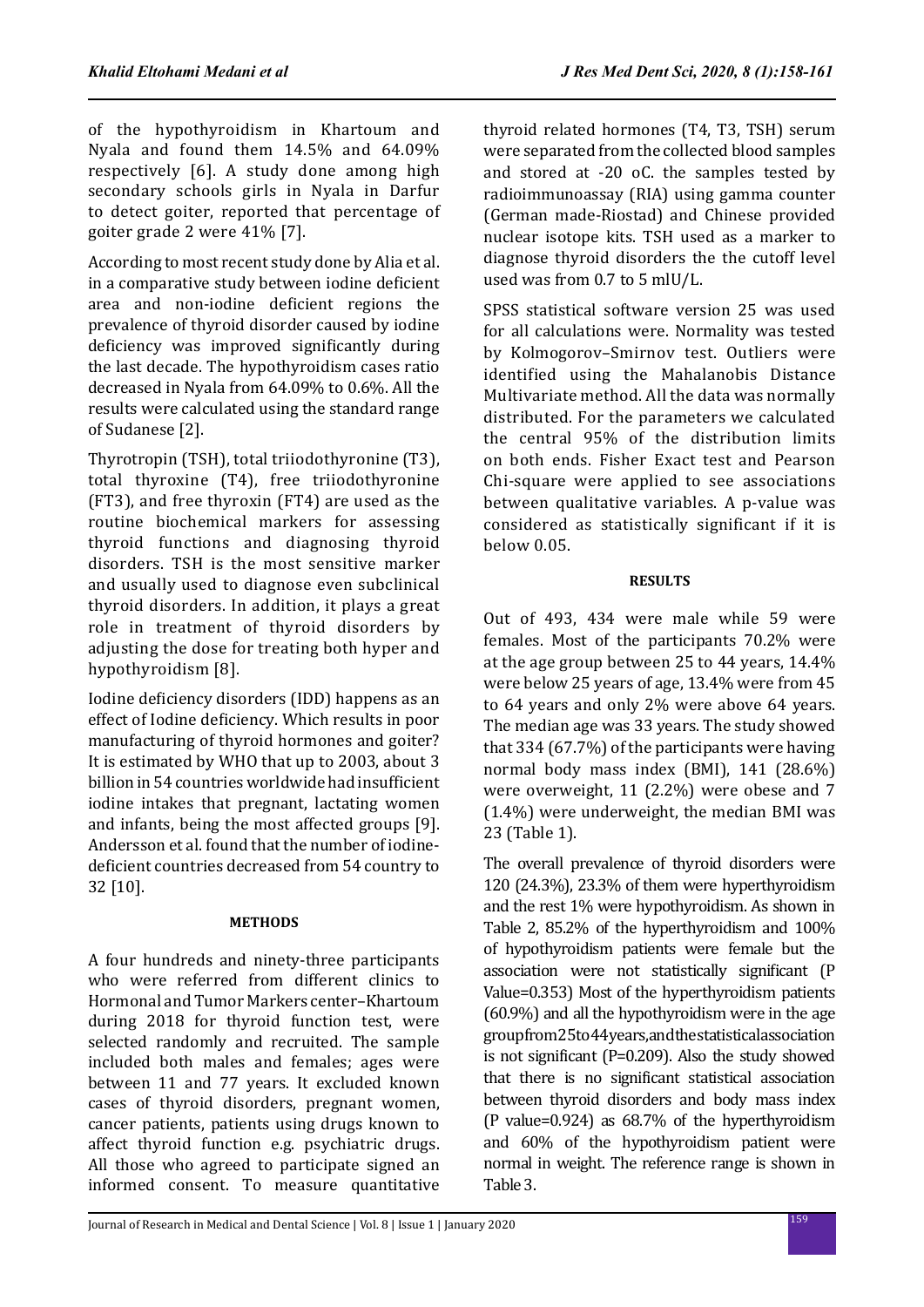#### **Table 1: Demographic and clinical characteristics.**

|                 | Frequency       | Percent     |
|-----------------|-----------------|-------------|
|                 | Gender          |             |
| Female          | 434             | 88%         |
| Male            | 59              | 12%         |
| Total           | 493             | 100%        |
|                 | Age             |             |
| < 25 years      | 71              | 14.40%      |
| $25 - 44$ years | 346             | 70.20%      |
| $45 - 64$ years | 66              | 13.40%      |
| > 64 years      | 10              | 2%          |
| Total           | 493             | 100%        |
|                 | Body Mass Index |             |
| Underweight     | $\overline{7}$  | 1.40%       |
| Normal          | 334             | 67.70%      |
| Over weight     | 141             | 28.60%      |
| Obese           | 11              | 2.20%       |
| Total           | 493             | 100%        |
|                 | <b>TSH</b>      |             |
| Normal          | 373             | 0.757       |
| Hyperthyroidism | 115             | 0.233       |
| Hypothyroidism  | 5               | 0.01        |
| Total           | 493             | $\mathbf 1$ |

**Table 2: Relation between gender, age, BMI and TSH level.**

|                 | Hyperthyroidism        | Hypothyroidism | P value |
|-----------------|------------------------|----------------|---------|
|                 | Gender                 |                |         |
| Female          | 98 (85.2%)             | 5 (100%)       |         |
| Male            | 17 (14.8%)             | $0(0\%)$       | 0.353   |
| Total           | 115 (100%)             | 5 (100%)       |         |
|                 | Age                    |                |         |
| < 25 years      | 25 (21.7%)             | $0(0\%)$       |         |
| $25 - 44$ years | 70 (60.9%)             | 5 (100%)       |         |
| $45 - 64$ years | 20 (17.4%)             | $0(0\%)$       | 0.209   |
| Total           | 115 (100%)             | 5 (100%)       |         |
|                 | <b>Body Mass Index</b> |                |         |
| Underweight     | 3(26%)                 | $0(0\%)$       |         |
| Normal          | 79 (68.7%)             | 3(60%)         |         |
| Over weight     | 32 (27.8%)             | 2(40%)         | 0.924   |
| Obese           | $1(0.9\%)$             | $0(0\%)$       |         |
| Total           | 115 (100%)             | 5 (100%)       |         |

**Table 3: Reference range of thyroid hormones in Khartoum State (n=493).**

|               | Lower limit of 95% distribution | Upper limit of 95% distribution |  |
|---------------|---------------------------------|---------------------------------|--|
| TSH (mIU/L)   | 0.1                             | 5.6                             |  |
| $T3$ (nmol/L) |                                 | 1.94                            |  |
| $T4$ (nmol/L) | 118.02                          | 125.21                          |  |

#### **DISCUSSION**

The overall thyroid disorders were 24.3%, the result was far below the results of Kambal, et al. who studied goiter in people of Darfur and found the prevalence was 57%, and the study of Abdelmonim, et al. who found the prevalence among schoolchildren in Darfur were about 85%. Those high result were because Darfur was considered as and endemic area for goiter because of iodine deficiency [3,5]. The prevalence

was similar to the study done by Abdelmonim, et al. in Khartoum (22.3%) [6].

As shown in the results the relation between the thyroid disorders and the gender, BMI, and different age groups are not statistically significant and this may be due to that the sample was institutional based and not community based. Also there may be an important rule of genetic factors in thyroid disorders pathogenesis as concluded from the study of Strieder, et al. [11].